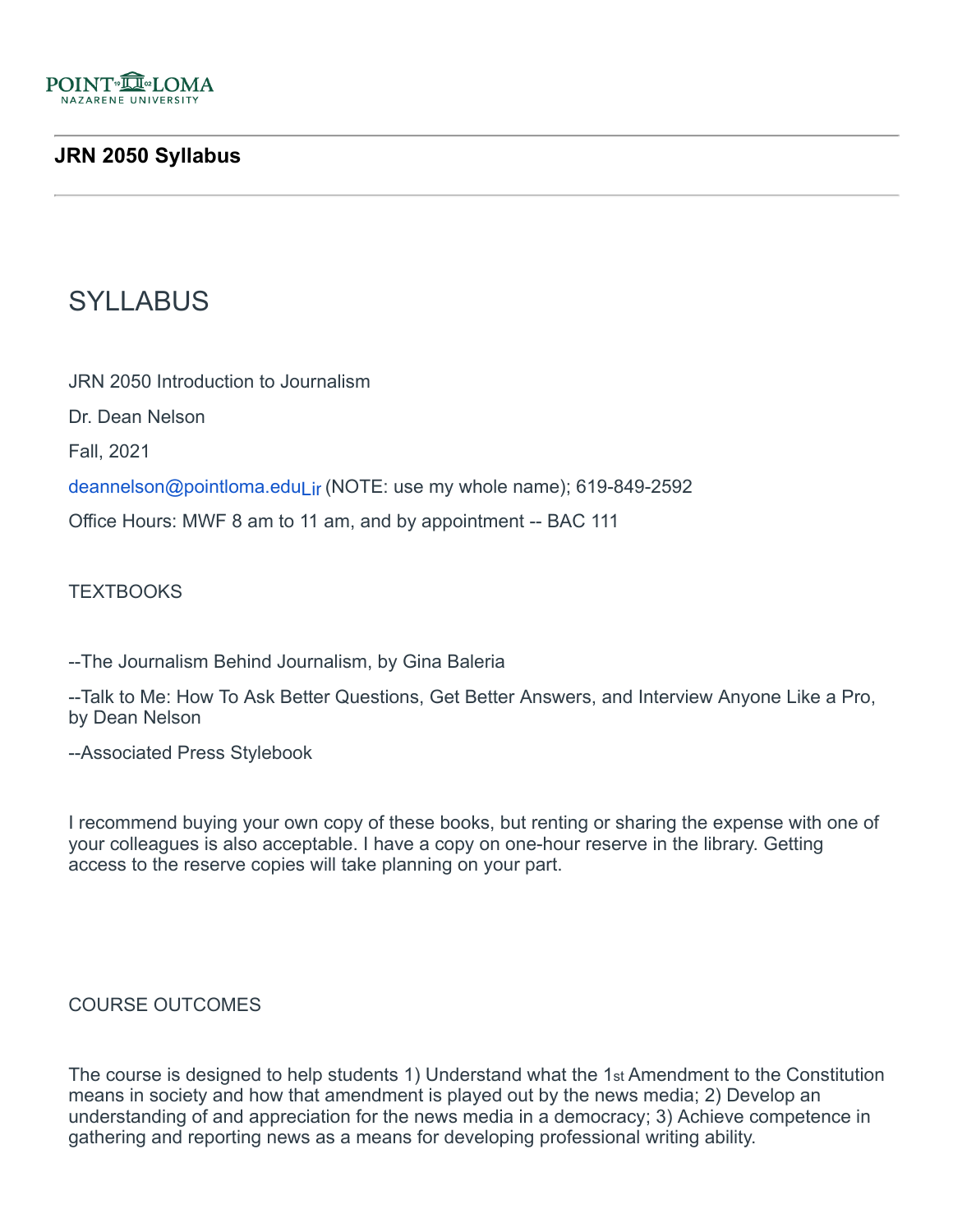News stories are worth 20 points each, reading responses are worth 10 each, and quizzes are worth 5 to 10. The final exam is worth 100. After about four weeks into the semester you will write at least one news story per week, where you come up with the idea, do the interviewing, research and writing, in a news style on deadline. One copy must be submitted in Canvas and one copy must be emailed to the editor of the Point.Stories are due by class time on Wednesdays. This is a performance course – journalism is something you do – so you will be evaluated on your performance. There is no curve. Stories will be graded on the following 20-point scale:

- 18-20 great; crisp, on-target, covers the bases, thoughtful, clean, virtually publishable as is.
- 16-17 good; publishable with minor changes and editing
- 14-15 has the basics, but is incomplete
- 10-13 has multiple problems
- -- unacceptable (e.g. has a misspelled name, fabricates or plagiarizes)

An additional five points per story will be awarded if the story is accepted for publication in the student newspaper, The Point, or on the website, Lomabeat, or another publication approved by the professor.

Stories must be typed, double-spaced, according to the format described in class.

Criteria for grading include accuracy, completeness, newsworthiness and significance of information, reader interest, fairness, organization of story, clarity, conciseness, precision of language, grammar, punctuation, spelling and proper use of style.

Since spelling and deadlines are critical in journalism, they rate special emphasis in grading. Misspell a proper name in a story and your paper will receive a zero, which can be made up by doing a completely different story the following week. Miss a deadline and your grade will drop a level for each class day or portion of day. In some cases, stories can be rewritten the following week with additional information requested by the professor, for a presumably higher grade.

Every Monday there will a current events quiz. Every Friday there will be a stylebook quiz. Throughout the semester you'll turn reading responses to text book chapters (see schedule).

Also on Fridays, each of you will show clips you have selected from a movie that depicts some aspect of journalism, and lead a discussion on the clips. The list of acceptable movies is at the end of the assignment schedule. I'm open to suggestions regarding movies that are not on that list, but you must clear it with me before your presentation.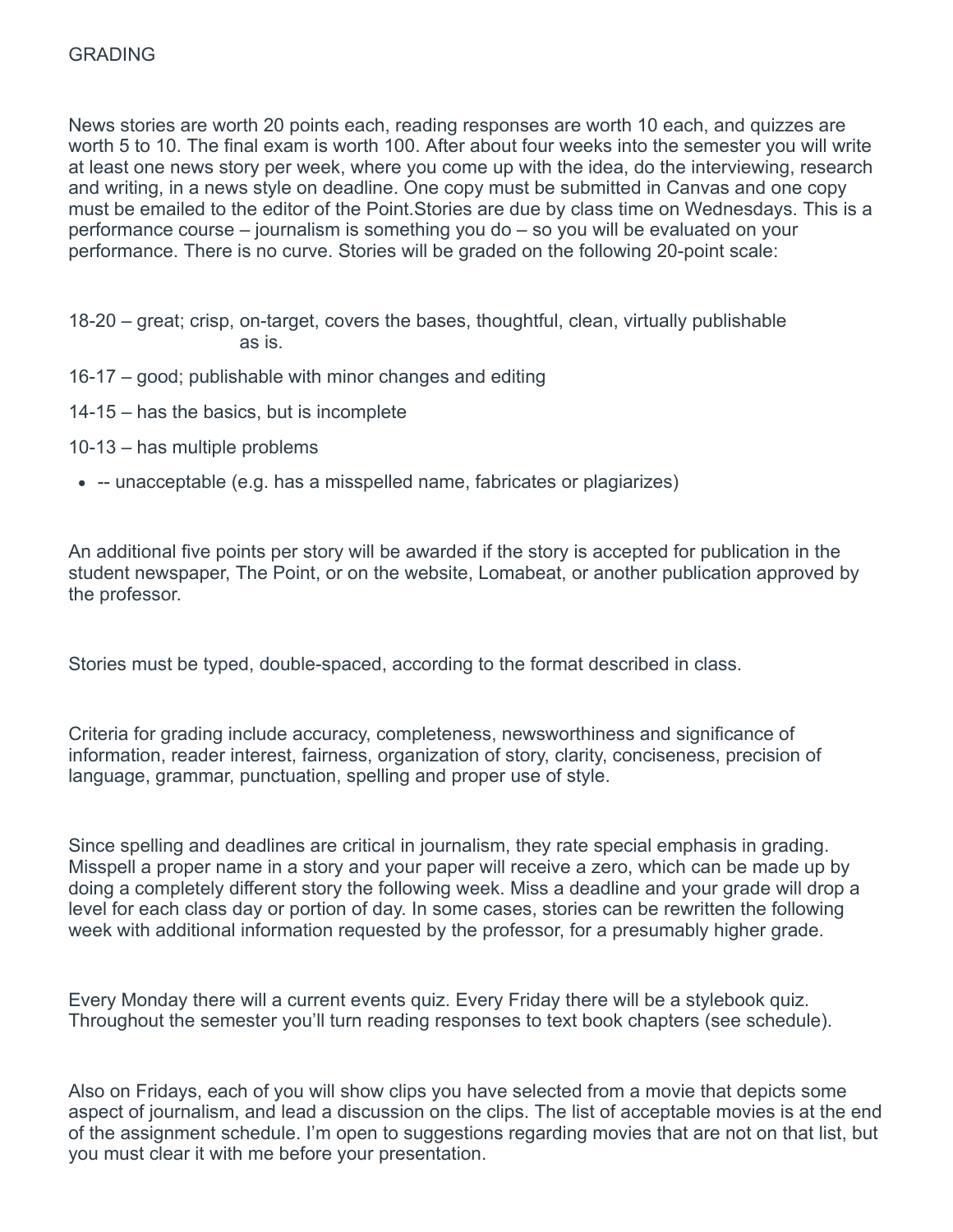Students are expected to read at least one news site (even a hard copy!) every day and monitor other news websites or news broadcasts whenever possible, and be ready to discuss events and coverage. Subscribing to news apps is a good idea. News stories should be analyzed for both quality of writing and depth of reporting. We will discuss the content and structure of stories regularly in class. Students also should sample other media, including Twitter feeds posted by journalists. (Sites such as The Skimm [\(Links to an external site.\),](https://www.theskimm.com/?utm_source=google&utm_medium=paidmedia&utm_campaign=DS_SEM_ADW_SNT_BRAND_Core_Exact&gclid=EAIaIQobChMI2_Tw5KWL5wIVA6SzCh3Aig_pEAAYASAAEgLWRfD_BwE) CNN'S "5 Things (Links to an [external site.\)" and the New York Times' Tuesday Briefing aggregate the day's top news from a](https://www.cnn.com/specials/newsletter--5-things) [variety of sites and link to original stories. Also, consider listening to the Times' podcast,](https://www.nytimes.com/column/the-daily) The Daily. (Links to an external site.))

There will be opportunities throughout the semester for you to attend events and watch movies for extra credit.

If you have special health or educational needs, please inform me of them within the first day or so of the semester. The university has a welcoming policy regarding those who need assistance in test-taking or other learning issues. If you don't know that policy, I can explain it and so can the Student Services office.

We have a very unforgiving stance on fabricated or plagiarized work. Essentially, the policy is that I will fail you for this course, send you to the provost, who will possibly de-enroll you from the university, and the issue will be in your permanent file. Not a good thing.

This is a course that demands something every day we meet, and it is easy to fall behind. If one does fall behind, this will be a very long and unsatisfying semester. If one keeps up, the semester will get easier as it goes along, and maybe even fun.

FINAL EXAM – MONDAY, December 13, 10:30 am (don't buy your plane tickets for a time earlier than this!)

As required by our accrediting agencies, the following learning outcomes must be stated:

#### **Department Learning Outcomes**

- 1. Students will demonstrate the skills necessary for effective research, writing, and oral communication in various genres and media.
- 2. Students will display interpretive, analytical, and critical skills developed through the close study and analysis of texts.
- 3. Students will demonstrate knowledge of diverse cultures and literary texts.
- 4. Students will demonstrate knowledge of the nature, structure, and history of language.
- 5. Students will develop redemptive social and spiritual engagement through studies of language, text, cultures, and media.